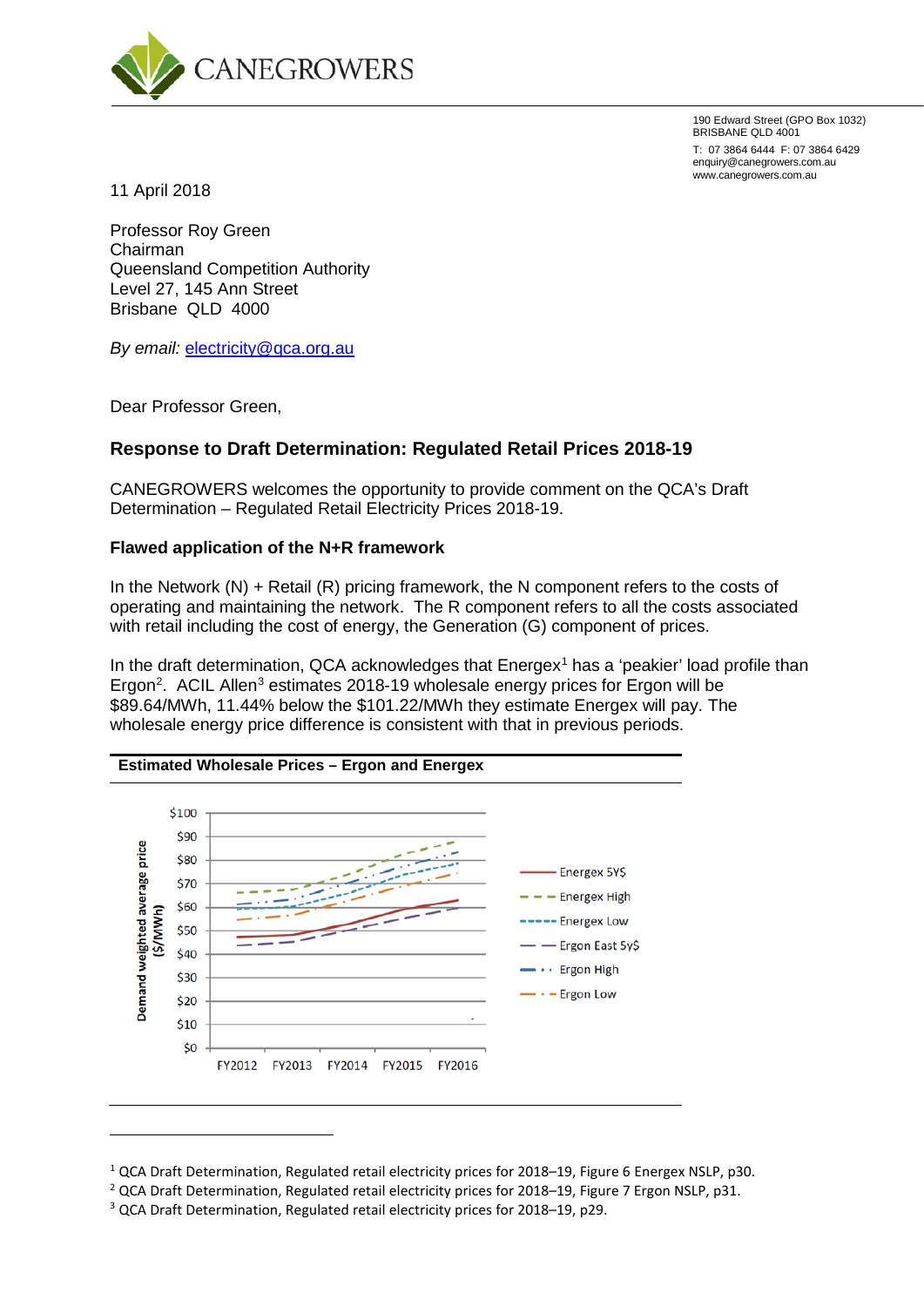#### Source: Sapere<sup>[4](#page-1-0)</sup> analysis of AEMO data

The concern CANEGROWERS raised in its submission ahead of the draft determination was that Ergon's lower cost of energy should be taken into account in developing regulated retail electricity prices for regional Queensland.

The Minister's delegation requires regulated retail tariffs for residential and small business customers to be based on the network charges levied by Energex and the relevant Energex tariff structures. The delegation does not require regulated retail tariffs for residential and small businesses to be based on the cost of energy to Energex or to reflect the Energex load profile.

Using the energy cost estimates of the Energex NSLP and CLPs for residential, small business and unmetered supply (excluding street lighting) customers imposes a higher cost structure on electricity users in regional Queensland than is either warranted or required by the Ministerial delegation.

### *CANEGROWERS requires the QCA to act with integrity and calculate wholesale energy cost for regional Queensland based on the energy costs Ergon is expected to face, not those expected to face Energex.*

### **Other Retail Costs**

 $\overline{a}$ 

The market benchmark used by QCA incorporates non-existent costs reflected in NEM retail prices in markets that are no longer subject to price regulation, and where there is no effective market monitoring. There is evidence from a number of careful studies that retail prices significantly exceed efficient costs for the majority of electricity retail consumers, and that this is persisting for an extended duration rather than merely transitory.

The most compelling of these is the preliminary report of the ACCC Retail Electricity Pricing Inquiry. The ACCC expresses concern over the adverse impact of excessive retail costs and margins on electricity prices. The ACCC is scheduled to report to government on 30 June 2018.

In regional Queensland, not facing retail competition, Ergon Energy does not face the same customer acquisition (marketing, promotion including discounts and advertising) costs and costs incurred to retain customers as those faced by electricity retailers in South-East Queensland. In this environment providing a headroom margin to support competition adds to the already inflated cost estimates flowing from the QCA market benchmark approach to estimating retail costs.

We have been advised that the purpose of retaining the headroom charges is to reduce the amount required for the CSO under the uniform tariff policy.

As noted in CANEGROWERS original submission to this QCA determination, the onus should not be on consumers to provide evidence that retail margins are too high. It is the role of the regulator to determine the prudent and efficient cost of providing retail services in a monopoly environment and have these reflected in retail prices.

CANEGROWERS is concerned that the retail margin allowed for Ergon in the draft determination is too high.

<span id="page-1-0"></span><sup>4</sup> Sapere (2016), Quantification of excess costs in QCA draft electricity retail price determination for 2016-17.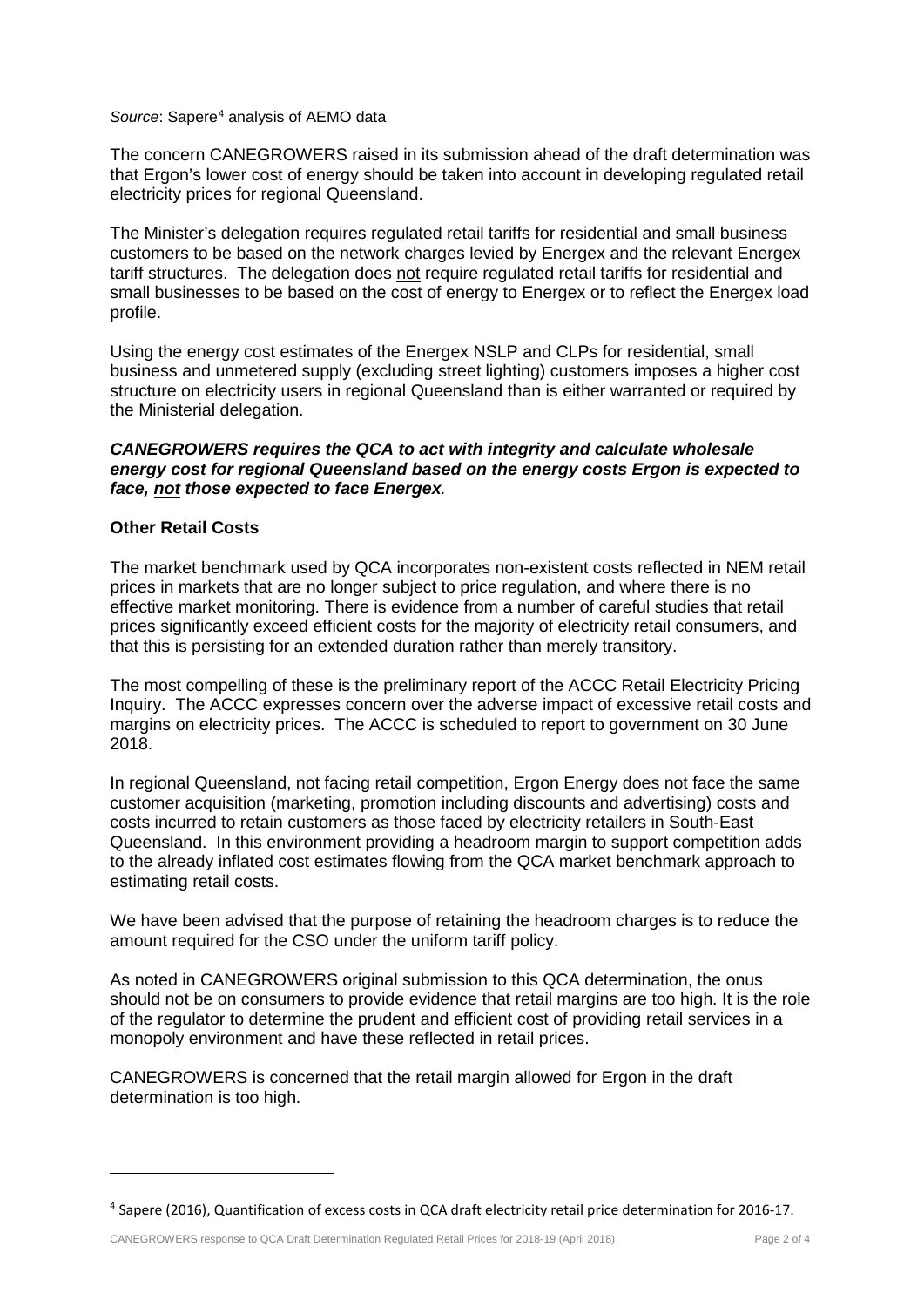### *CANEGROWERS requires that QCA revisits its approach to calculating retail costs and, in light of the preliminary ACCC finding, reduces the allowance provided for electricity retail costs and margins in regional Queensland.*

## **Transitional Agricultural Tariffs**

The tariffs widely used for irrigation (T62, T65 and T66) are destined for removal on 30 June 2020. CANEGROWERS is concerned that the removal of these tariffs will place undue hardship on irrigators and the regional communities they support. We are working with Energy Queensland to assist in the design of network tariffs that will enable the ongoing use of agricultural tariffs, tariffs that were originally designed to meet the needs of both irrigated agriculture across the state and the regional electricity network.

Part of this work, supported by the Government's Agricultural Tariff Trial as part of its Regional Business Support Package, is monitoring the experiences of a small number of agricultural businesses utilising various electricity tariffs and collecting real time data that shows their electricity use patterns. The purpose of this work is to better understand the potential for using controlled load or seasonal demand tariffs as an alternative to the current transitional agricultural tariffs.

Some participants are trialling the use of a seasonal time-of-use tariff (T24) as an alternative to the transitional farming business time-of-use tariff (T62). Initial reporting from this part of the trial is that several participants would have faced significantly higher electricity bills on T24 than they would on T62 due to the significantly higher demand charges, despite being on uncongested parts of the Ergon network.

Other participants are trialling the suitability of control load tariffs for agricultural use. A third group has had smart meters installed to monitor usage patterns on their existing tariffs.

The trial, in its early days, is designed to capture sufficient information to inform Energy Queensland's network tariff designs for 2020 and beyond.

CANEGROWERS is concerned that QCA's draft decision not to reduce agricultural tariffs in line with those for small business will bias the results of the trial and influence future tariff design.

### *CANEGROWERS requires that electricity prices for agriculture are reduced in line with the reductions identified for small business.*

### **Large-scale Generation Certificate (LGC) prices**

 $\overline{a}$ 

In its submission, CANEGROWERS raised the concern that the methodology relied on by QCA in the calculation of LGC prices significantly overstates the costs of LGCs to an efficient long term incumbent retailer such as Energy Queensland in the light of Queensland government policy and its obligations to manage and operate Ergon Energy.

QCA responded by stating that, "In the absence of confidential data showing the actual LGC contractual position of Ergon Energy or other retailers in south east Queensland, ACIL Allen is maintaining the view that transparent market prices provide a better indicator of actual LGC costs compared to any modelled estimates<sup>"[5](#page-2-0)</sup>

Given that Energy Queensland is the single energy distributor in Queensland, albeit with two networks, and the monopoly retailer in regional Queensland, it would seem appropriate for

<span id="page-2-0"></span><sup>5</sup> QCA Draft Determination, Regulated retail electricity prices for 2018–19, p29.